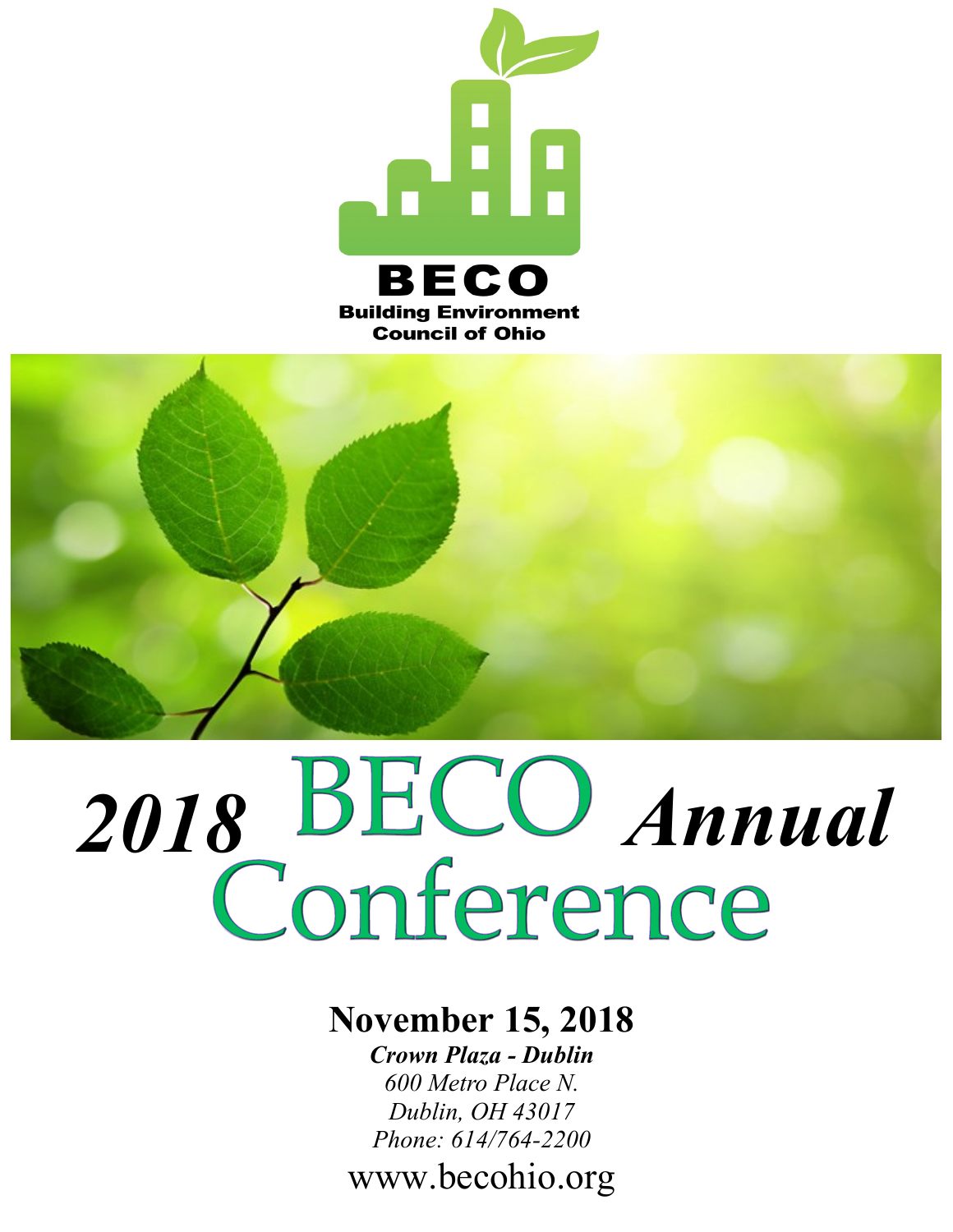# Conference Agenda

| Thursday, November 15, 2018 | $(8:00am - 4:00pm)$                                                                                                                           |
|-----------------------------|-----------------------------------------------------------------------------------------------------------------------------------------------|
| $8:00 - 8:30$ am            | Conference Registration/Continental Breakfast<br><b>BECO</b> Business Meeting<br><b>Opening Remarks</b>                                       |
| $8:30 - 9:15$ am            | <b>OEPA Asbestos Program Update</b><br>Mark Needham, Ohio Environmental Protection Agency                                                     |
| $9:15 - 10:00$ am           | <b>OEPA Website Update</b><br>Josh Koch, Ohio Environmental Protection Agency                                                                 |
| $10:00 - 10:15$ am          | <b>BREAK/EXHIBITS</b>                                                                                                                         |
| $10:15 - 11:00$ am          | <b>Updates to Universal and Hazardous Waste Programs</b><br>Tammy McConnell, OEPA DERR                                                        |
| $11:00 - 11:45$ pm          | <b>ODH Lead Poisoning and Child Cases - Funding &amp; Remediation</b><br>Pam Blais, ODH                                                       |
| $11:45 - 12:45$ pm          | <b>LUNCH</b><br><b>50/50 Raffle</b>                                                                                                           |
| $12:45 - 1:30 \text{pm}$    | <b>Radon Update from ODH</b><br><b>Shamus Estep, ODH</b>                                                                                      |
| $1:30 - 2:00 \text{pm}$     | <b>OSHA Demolition Requirements</b><br>Melissa Linton, OSHA                                                                                   |
| $2:00 - 2:15$ pm            | <b>BREAK/EXHIBITS</b>                                                                                                                         |
| $2:15 - 4:00 \text{pm}$     | <b>State Regulatory Panel Question and Answer Session</b><br>(Mark Needham, OEPA; Sarah Gessner, RAPCA, Pam Blais, ODH,<br>Shamus Estep, ODH) |
| $4:00 \text{ pm}$           | <b>Adjourn</b>                                                                                                                                |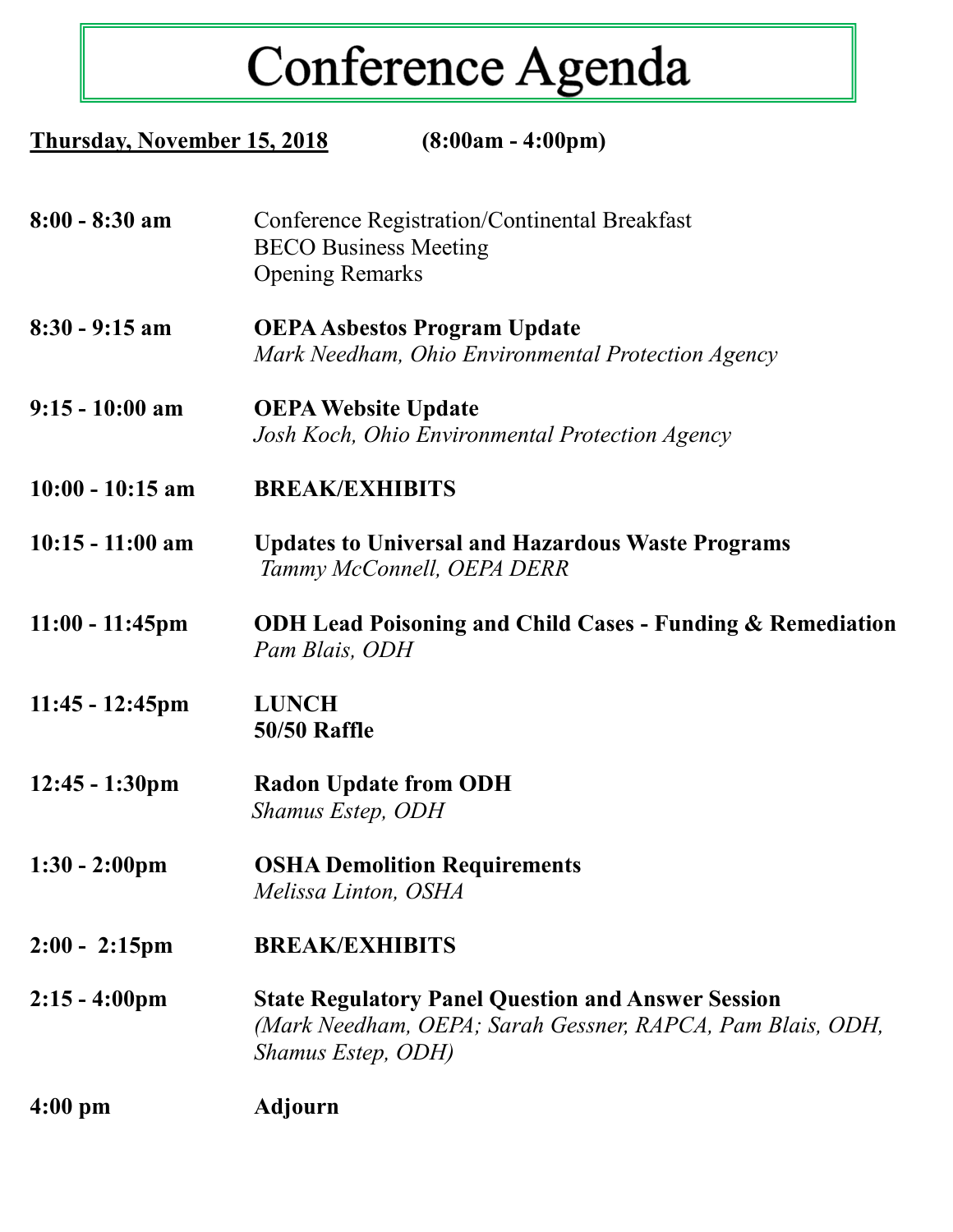#### **BECO Annual Conference November 15, 2018 (8:00am - 4:00pm)**

## **Exhibitor & Sponsor Information**

**Cost to exhibit at the BECO Conference is \$175 for Non-Members**. This fee includes one (1) 6 foot table and two (2) chairs, your company's name listed as an exhibitor in the conference booklet, and a copy of BECO Conference Attendees' contact information (conference registration required if attending).

**Special offer for BECO Members:** BECO members are invited to advertise their businesses at this year's conference for only **\$75**. Members will receive a 6 foot skirted table to highlight their businesses.

> *Levels of Sponsorship* **Platinum = \$750 Gold = \$500 Silver = \$250**

**Be a Platinum Sponsor** at the BECO Conference and receive a 6 foot skirted table, two (2) chairs, your company's name listed as a Platinum Sponsor in the conference booklet, a copy of all BECO Conference Attendees' contact information, a sign with your company's name & logo at the sponsored event (i.e. conference luncheon), meals for two company representatives, a full page ad in the Conference Booklet, and a 10 minute luncheon presentation.

**Be a Gold Sponsor** at the BECO Conference and receive a 6 foot skirted table, two (2) chairs, your company's name listed as a Gold Sponsor in the conference booklet, a copy of all BECO Conference Attendees' contact information, a sign with your company's name & logo at the sponsored event (i.e. conference reception or breakfast), meals for one company representatives and a half page ad in the Conference Booklet and a 5 minute luncheon presentation.

**Be a Silver Sponsor** at the BECO Conference and receive a 6 foot skirted table, two (2) chairs, your company's name listed as a Silver Sponsor in the conference booklet, a copy of all BECO Conference Attendees' contact information, a sign with your company's name & logo at the sponsored event (conference break), meals for one company representative and a business card size ad in the Conference Booklet.

### **Hotel Information**

A block of rooms has been reserved at the **Crown Plaza - Dublin 600 Metro Place N. Dublin, OH 43017**. Contact the hotel to make your reservation by October 24, 2018 at 614/764- 2200 and identify yourself as being with the Building Environment Council of Ohio (BECO) for a single or double rate of **\$99**, plus tax.

**Certificates of Attendance will be provided for self-reporting CEU's.**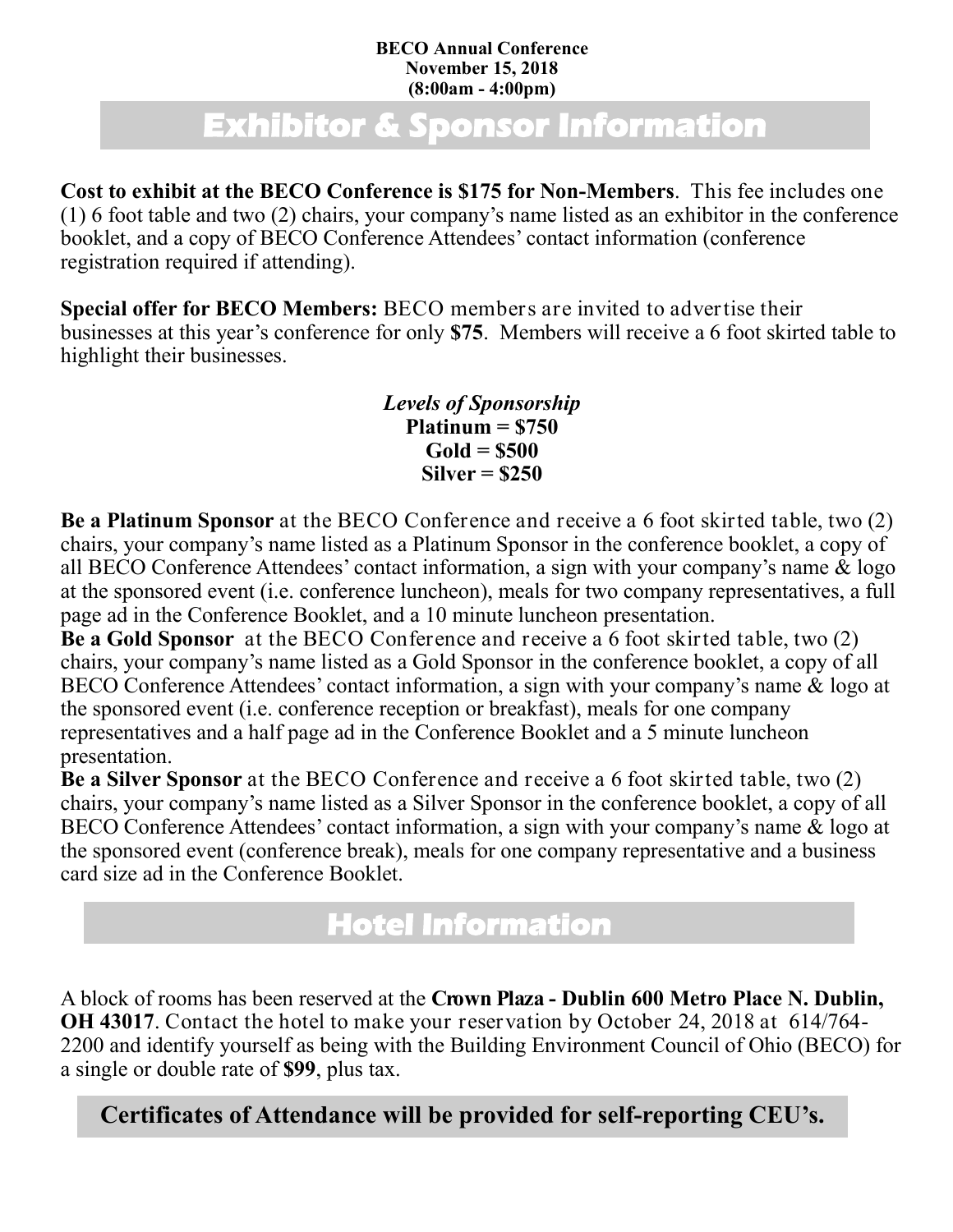#### **REGISTRATION FORM Building Environment Council of Ohio, Inc. 2018 Annual Conference November 15, 2018 (8:00am - 4:00pm) Crown Plaza, Dublin, OH**

Please use a separate form for each person attending from your firm or organization. Refer to the Conference Brochure for hotel information, registration procedures, deadlines and other important details. For more information contact BECO at **614-784-9772**.

| <b>Please Print or Type:</b>                                                                                                                                                                                                   |                                                                       |                             |                |
|--------------------------------------------------------------------------------------------------------------------------------------------------------------------------------------------------------------------------------|-----------------------------------------------------------------------|-----------------------------|----------------|
| Name: Name and the state of the state of the state of the state of the state of the state of the state of the state of the state of the state of the state of the state of the state of the state of the state of the state of |                                                                       |                             |                |
|                                                                                                                                                                                                                                |                                                                       |                             |                |
|                                                                                                                                                                                                                                |                                                                       |                             |                |
|                                                                                                                                                                                                                                |                                                                       |                             |                |
|                                                                                                                                                                                                                                |                                                                       |                             |                |
|                                                                                                                                                                                                                                |                                                                       |                             |                |
| <b>2018 Annual Conference Seminar</b><br><b>Conference Package</b><br>(Includes all breaks and lunch)                                                                                                                          | <b>BECO Members</b><br>\$145                                          | <b>Non-Members</b><br>\$250 |                |
| Do you have any special dietary needs? Vegetarian Diabetic Cluten Free                                                                                                                                                         |                                                                       |                             |                |
|                                                                                                                                                                                                                                | Certificates of Attendance will be provided for self-reporting CEU's. |                             |                |
| <b>Sponsorship Opportunity</b> (Conference Registration fee is separate from Exhibit/Sponsor fee)                                                                                                                              |                                                                       |                             |                |
| I plan to utilize a Display Table (6' table w/ chair) 575 (BECO Member) 5175 (Non-Member)                                                                                                                                      |                                                                       |                             |                |
| I want to sponsor an event.                                                                                                                                                                                                    | \$250 Silver \$500 Gold                                               |                             | \$750 Platinum |
|                                                                                                                                                                                                                                |                                                                       | \$                          |                |

Please make checks payable to the *Building Environment Council of Ohio* and mail to: 3757 Indianola Ave., Columbus, OH 43214. Purchase orders will be accepted in lieu of a check. For more information telephone: 614.784.9772 or fax: 614.784.9771 or email back to staff@pacainc.com

Telephone, fax and email registrations accompanied with a purchase order number will be accepted. Payment or purchase order must accompany both pre-registration and on-site registration. BECO corporate members may send any number of employees at the member rate. Sorry we cannot accept credit cards.

**DEADLINE TO REGISTER Monday, November 5, 2018**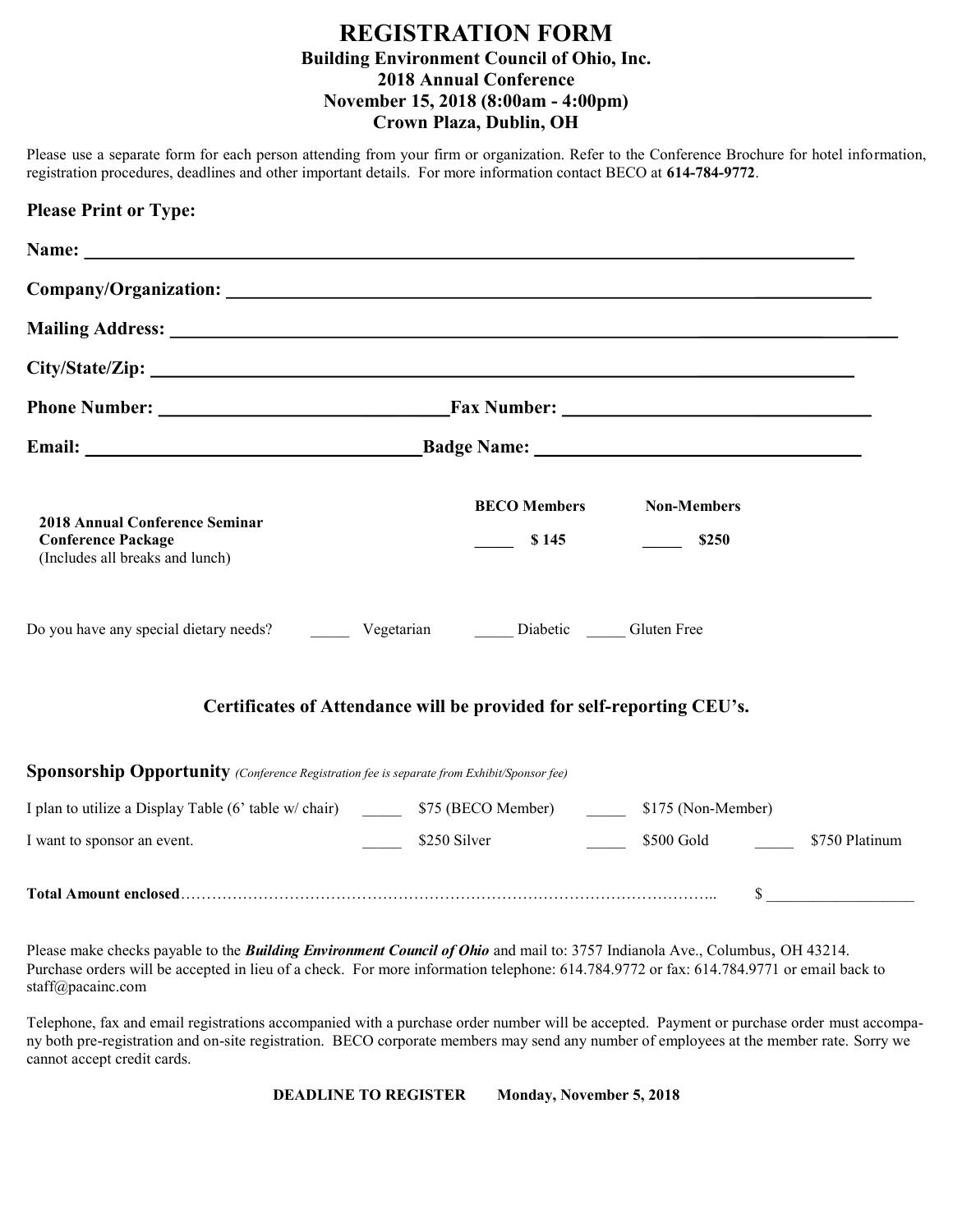**The Building Environmental Council of Ohio thanks the following firms who have provided support for the 2018 BECO Annual Conference.**

## **"THANK YOU"**

Safe)







**Building Environmental Council of Ohio 3757 Indianola Ave Columbus, OH 43214 Phone: 614/784-9772 \* Fax: 614/784-9771 \* Email: staff@pacainc.com**